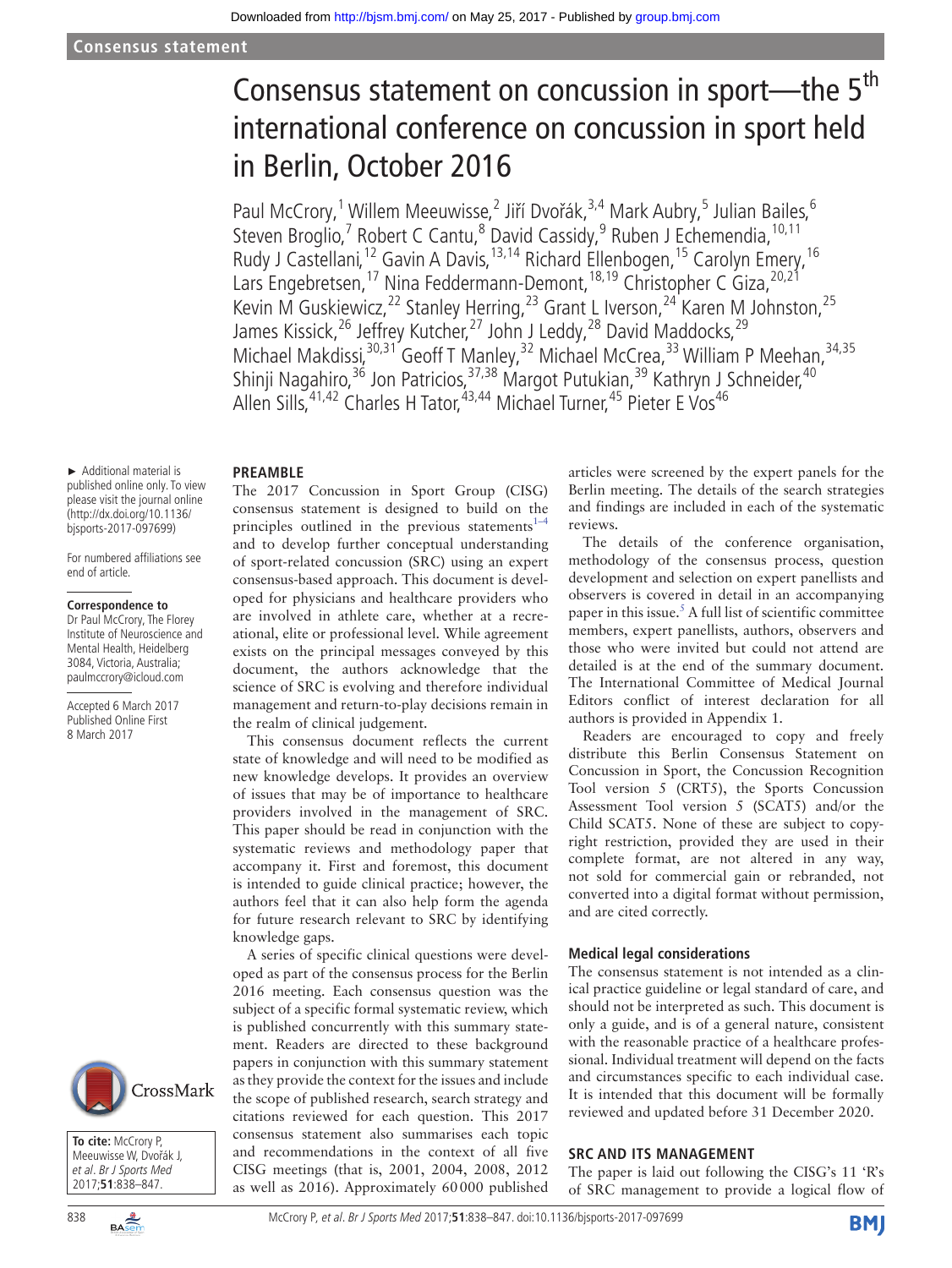clinical concussion management. *The new material recommendations determined at the Berlin 2016 meeting are italicised*, and any background material or unchanged recommendations from previous meetings are in normal text.

The sections are: Recognise; Remove; Re-evaluate; Rest; Rehabilitation; Refer; Recover; Return to sport; Reconsider; Residual effects and sequelae; Risk reduction.

#### **Recognise**

#### What is the definition of SRC?

In the broadest clinical sense, SRC is often defined as representing the immediate and transient symptoms of traumatic brain injury (TBI). Such operational definitions, however, do not give any insights into the underlying processes through which the brain is impaired, nor do they distinguish different grades of severity, nor reflect newer insights into the persistence of symptoms and/ or abnormalities on specific investigational modalities. This issue is clouded not only by the lack of data, but also by confusion in definition and terminology. Often the term mild traumatic brain injury (mTBI) is used interchangeably with concussion; however, this term is similarly vague and not based on validated criteria in this context.

One key unresolved issue is whether concussion is part of a TBI spectrum associated with lesser degrees of diffuse structural change than are seen in severe TBI, or whether the concussive injury is the result of reversible physiological changes. The term concussion, while useful, is imprecise, and because disparate author groups define the term differently, comparison between studies is problematic. In spite of these problems, the CISG has provided a consistent definition of SRC since 2000.<sup>[1](#page-8-0)</sup>

The Berlin expert panel modified the previous CISG definition as follows:

*Sport related concussion is a traumatic brain injury induced by biomechanical forces. Several common features that may be utilised in clinically defining the nature of a concussive head injury include:*

- ► *SRC may be caused either by a direct blow to the head, face, neck or elsewhere on the body with an impulsive force transmitted to the head.*
- ► *SRC typically results in the rapid onset of short-lived impairment of neurological function that resolves spontaneously. However, in some cases, signs and symptoms evolve over a number of minutes to hours.*
- ► *SRC may result in neuropathological changes, but the acute clinical signs and symptoms largely reflect a functional disturbance rather than a structural injury and, as such, no abnormality is seen on standard structural neuroimaging studies.*
- ► *SRC results in a range of clinical signs and symptoms that may or may not involve loss of consciousness. Resolution of the clinical and cognitive features typically follows a sequential course. However, in some cases symptoms may be prolonged.*

*The clinical signs and symptoms cannot be explained by drug, alcohol, or medication use, other injuries (such as cervical injuries, peripheral vestibular dysfunction, etc) or other comorbidities (eg, psychological factors or coexisting medical conditions).*

## Do the published biomechanical studies inform us about the definition of SRC?

Many studies have reported head-impact-exposure patterns for specific sports—for example, American football, ice hockey and Australian football. Those studies report head-impact characteristics including frequency, head kinematics, head-impact location, and injury outcome. In these studies, the use of instrumented helmets has provided information on head-impact exposures, although there remains some debate about the accuracy and precision of the head kinematic measurements. To quantify head impacts, studies have used helmet-based systems, mouthguard/headband/skin sensors and videometric studies; however, reported mean peak linear and rotational acceleration values in concussed players vary considerably.

*Although current helmet-based measurement devices may provide useful information for collision sports, these systems do not yet provide data for other (non-collision) sports, limiting the value of this approach. Furthermore, accelerations detected by a sensor or video-based systems do not necessarily reflect the impact to the brain itself, and values identified vary considerably between studies. The use of helmet-based or other sensor systems to clinically diagnose or assess SRC cannot be supported at this time.*

#### Sideline evaluation

It is important to note that SRC is an evolving injury in the acute phase, with rapidly changing clinical signs and symptoms, which may reflect the underlying physiological injury in the brain. SRC is considered to be among the most complex injuries in sports medicine to diagnose, assess and manage. The majority of SRCs occur without loss of consciousness or frank neurological signs. At present, there is no perfect diagnostic test or marker that clinicians can rely on for an immediate diagnosis of SRC in the sporting environment. Because of this evolving process, it is not possible to rule out SRC when an injury event occurs associated with a transient neurological symptom. In all suspected cases of concussion, the individual should be removed from the playing field and assessed by a physician or licensed healthcare provider as discussed below.

Sideline evaluation of cognitive function is an essential component in the assessment of this injury. Brief neuropsychological (NP) test batteries that assess attention and memory function have been shown to be practical and effective. Such tests include the SCAT5, which incorporates the Maddocks' questions<sup>67</sup> and the Standardised Assessment of Concussion (SAC).  $8-10$  It is worth noting that standard orientation questions (eg, time, place, person) are unreliable in the sporting situation when compared with memory assessment.<sup>711</sup> It is recognised, however, that abbreviated testing paradigms are designed for rapid SRC screening on the sidelines and are not meant to replace a comprehensive neurological evaluation; nor should they be used as a standalone tool for the ongoing management of SRC.

A key concept in sideline assessment is the rapid screening for a suspected SRC, rather than the definitive diagnosis of head injury. Players manifesting clear on-field signs of SRC (eg, loss of consciousness, tonic posturing, balance disturbance) should immediately be removed from sporting participation. Players with a suspected SRC following a significant head impact or with symptoms can proceed to sideline screening using appropriate assessment tools—for example, SCAT5. Both groups can then proceed to a more thorough diagnostic evaluation, which should be performed in a distraction-free environment (eg, locker room, medical room) rather than on the sideline.

In cases where the physician may have been concerned about a possible concussion, but after the sideline assessment (including additional information from the athlete, the assessment itself and/or inspection of videotape of the incident) concussion is no longer suspected, then the physician can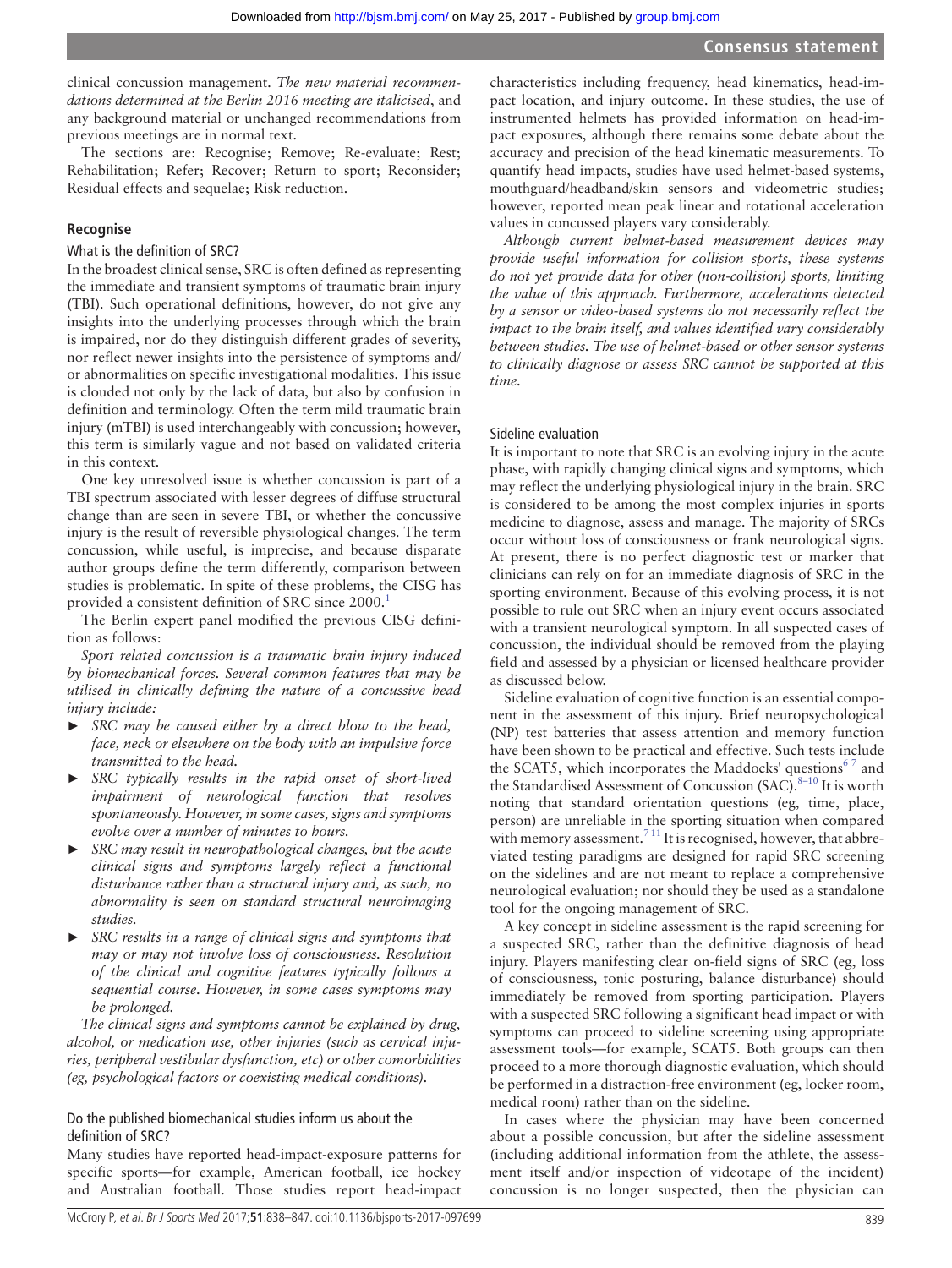<span id="page-2-0"></span>

| Graduated return-to-sport (RTS) strategy<br>Table 1 |                             |                                                                                       |                                                                      |  |  |
|-----------------------------------------------------|-----------------------------|---------------------------------------------------------------------------------------|----------------------------------------------------------------------|--|--|
| Stage                                               | Aim                         | Activity                                                                              | Goal of each step                                                    |  |  |
|                                                     | Symptom-limited activity    | Daily activities that do not provoke symptoms                                         | Gradual reintroduction of work/school activities                     |  |  |
|                                                     | Light aerobic exercise      | Walking or stationary cycling at slow to medium pace. No resistance training          | Increase heart rate                                                  |  |  |
| 3                                                   | Sport-specific exercise     | Running or skating drills. No head impact activities                                  | Add movement                                                         |  |  |
| 4                                                   | Non-contact training drills | Harder training drills, eg, passing drills. May start progressive resistance training | Exercise, coordination and increased thinking                        |  |  |
| 5                                                   | Full contact practice       | Following medical clearance, participate in normal training activities                | Restore confidence and assess functional skills by<br>coaching staff |  |  |
| 6                                                   | Return to sport             | Normal game play                                                                      |                                                                      |  |  |

NOTE: An initial period of 24–48 hours of both relative physical rest and cognitive rest is recommended before beginning the RTS progression.

There should be at least 24 hours (or longer) for each step of the progression. If any symptoms worsen during exercise, the athlete should go back to the previous step. Resistance training should be added only in the later stages (stage 3 or 4 at the earliest). If symptoms are persistent (eg, more than 10-14 days in adults or more than 1 month

in children), the athlete should be referred to a healthcare professional who is an expert in the management of concussion.

determine the disposition and timing of return to play for that athlete.

We acknowledge that many contact sports are played at a fast pace in a disorganised environment, where the view of on-field incidents is often obscured and the symptoms of SRC are diverse, all of which adds to the challenge of the medical assessment of suspected SRC. Furthermore, evolving and delayed-onset symptoms of SRC are well documented and highlight the need to consider follow-up serial evaluation after a suspected SRC regardless of a negative sideline screening test or normal early evaluation.

*The recognition of suspected SRC is therefore best approached using multidimensional testing guided via expert consensus. The SCAT5 currently represents the most well-established and rigorously developed instrument available for sideline assessment. There is published support for using the SCAT and Child SCAT in the evaluation of SRC. The SCAT is useful immediately after injury in differentiating concussed from non-concussed athletes, but its utility appears to decrease significantly 3–5 days after injury. The symptom checklist, however, does demonstrate clinical utility in tracking recovery. Baseline testing may be useful, but is not necessary for interpreting post-injury scores. If used, clinicians must strive to replicate baseline testing conditions. Additional domains that may add to the clinical utility of the SCAT tool include clinical reaction time, gait/balance assessment, video-observable signs and oculomotor screening.*

*The addition of sideline video review offers a promising approach to improving identification and evaluation of significant head-impact events, and a serial SRC evaluation process appears to be important to detect delayed-onset SRC. Other tools show promise as sideline screening tests but require adequately powered diagnostic accuracy studies that enrol a representative sample of athletes with suspected SRC. Collaboration between sporting codes to rationalise multimodal diagnostic sideline protocols may help facilitate more efficient application and monitoring. Current evidence does not support the use of impact sensor systems for real-time SRC screening.*

## Symptoms and signs of acute SRC

Recognising and evaluating SRC in the adult athlete on the field is a challenging responsibility for the healthcare provider. Performing this task often involves a rapid assessment in the midst of competition with a time constraint and the athlete eager to play. A standardised objective assessment of injury that excludes more serious injury is critical in determining disposition decisions for the athlete. The sideline evaluation is based on recognition of injury, assessment of symptoms, cognitive and cranial nerve function, and balance. Serial assessments are often necessary. Because SRC is often an evolving injury, and signs and symptoms may be delayed, erring on the side of caution (ie, keeping an athlete out of participation when there is any suspicion of injury) is important.

The diagnosis of acute SRC involves the assessment of a range of domains including clinical symptoms, physical signs, cognitive impairment, neurobehavioral features and sleep/wake disturbance. Furthermore, a detailed concussion history is an important part of the evaluation both in the injured athlete and when conducting a pre-participation examination.

The suspected diagnosis of SRC can include one or more of the following clinical domains:

- a. Symptoms: somatic (eg, headache), cognitive (eg, feeling like in a fog) and/or emotional symptoms (eg, lability)
- b. Physical signs (eg, loss of consciousness, amnesia, neurological deficit)
- c. Balance impairment (eg, gait unsteadiness)
- d. Behavioural changes (eg, irritability)
- e. Cognitive impairment (eg, slowed reaction times)
- f. Sleep/wake disturbance (eg, somnolence, drowsiness)

If symptoms or signs in any one or more of the clinical domains are present, an SRC should be suspected and the appropriate management strategy instituted. It is important to note, however, that these symptoms and signs also happen to be non-specific to concussion, so their presence simply prompts the inclusion of concussion in a differential diagnosis for further evaluation, but the symptom is not itself diagnostic of concussion.

## **Remove**

When a player shows any symptoms or signs of an SRC:

- a. The player should be evaluated by a physician or other licensed healthcare provider on site using standard emergency management principles, and particular attention should be given to excluding a cervical spine injury.
- b. The appropriate disposition of the player must be determined by the treating healthcare provider in a timely manner. If no healthcare provider is available, the player should be safely removed from practice or play and urgent referral to a physician arranged.
- c. Once the first aid issues are addressed, an assessment of the concussive injury should be made using the SCAT5 or other sideline assessment tools.
- d. The player should not be left alone after the injury, and serial monitoring for deterioration is essential over the initial few hours after injury.
- e. A player with diagnosed SRC should not be allowed to return to play on the day of injury.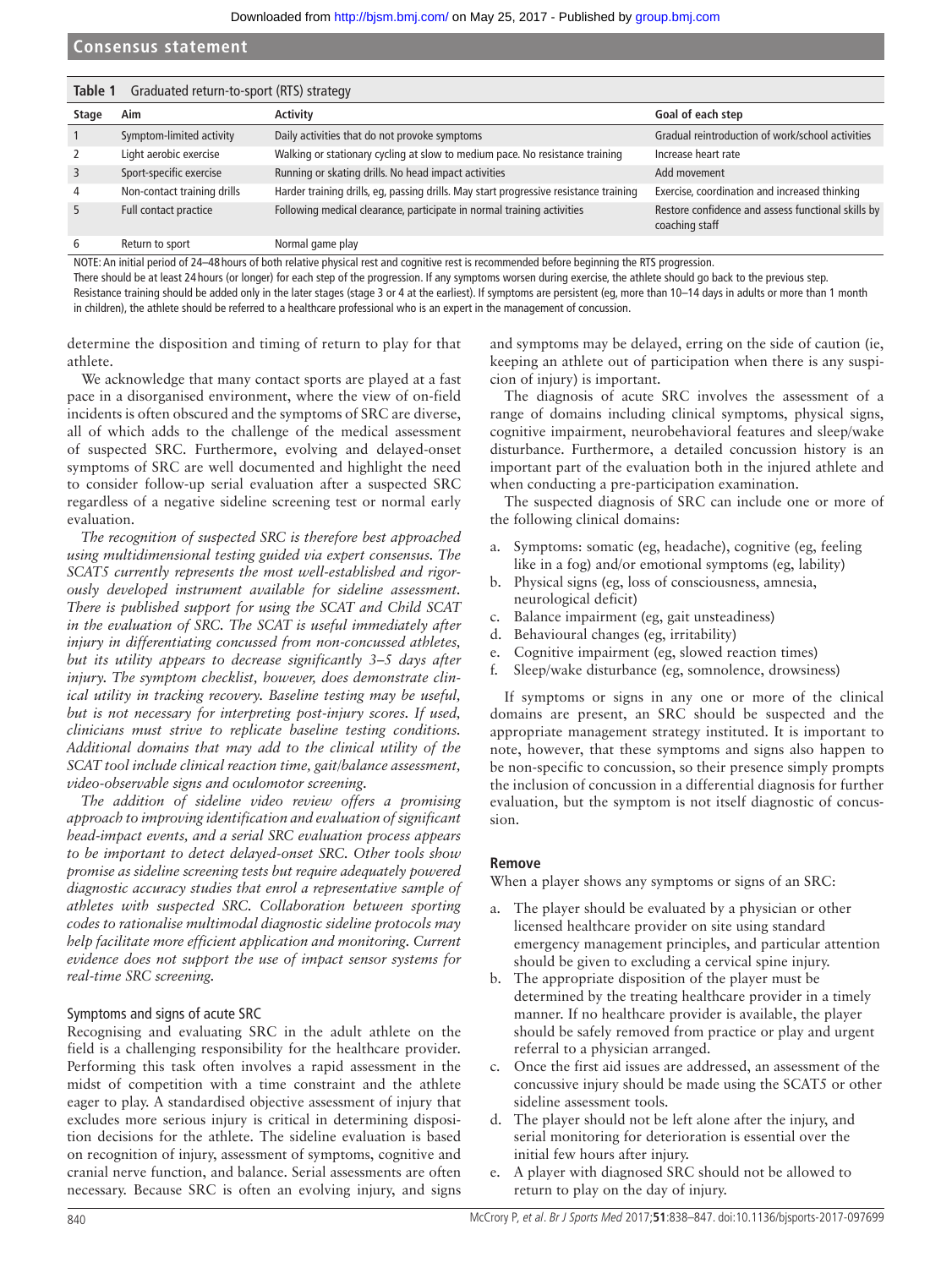<span id="page-3-0"></span>

| Table 2       | Graduated return-to-school strategy                             |                                                                                                                                                                                         |                                                                   |
|---------------|-----------------------------------------------------------------|-----------------------------------------------------------------------------------------------------------------------------------------------------------------------------------------|-------------------------------------------------------------------|
| Stage         | Aim                                                             | <b>Activity</b>                                                                                                                                                                         | Goal of each step                                                 |
|               | Daily activities at home that do not give the child<br>symptoms | Typical activities of the child during the day as long as they<br>do not increase symptoms (eq, reading, texting, screen time).<br>Start with 5-15 min at a time and gradually build up | Gradual return to typical activities                              |
| $\mathcal{P}$ | School activities                                               | Homework, reading or other cognitive activities outside of<br>the classroom                                                                                                             | Increase tolerance to cognitive work                              |
| 3             | Return to school part-time                                      | Gradual introduction of schoolwork. May need to start with<br>a partial school day or with increased breaks during the day                                                              | Increase academic activities                                      |
| 4             | Return to school full time                                      | Gradually progress school activities until a full day can be<br>tolerated                                                                                                               | Return to full academic activities and catch up on<br>missed work |

*When a concussion is suspected, the athlete should be removed from the sporting environment and a multimodal assessment should be conducted in a standardised fashion (eg, the SCAT5). Sporting bodies should allow adequate time to conduct this evaluation. For example, completing the SCAT alone typically takes 10min. Adequate facilities should be provided for the appropriate medical assessment both on and off the field for all injured athletes. In some sports, this may require rule changes to allow an appropriate off-field medical assessment to occur without affecting the flow of the game or unduly penalising the injured player's team. The final determination regarding SRC diagnosis and/or fitness to play is a medical decision based on clinical judgement.*

#### **Re-evaluate**

An athlete with SRC may be evaluated in the emergency room or doctor's office as a point of first contact after injury or may have been referred from another care provider. In addition to the points outlined above, the key features of follow-up examination should encompass:

- a. A medical assessment including a comprehensive history and detailed neurological examination including a thorough assessment of mental status, cognitive functioning, sleep/ wake disturbance, ocular function, vestibular function, gait and balance.
- b. Determination of the clinical status of the patient, including whether there has been improvement or deterioration since the time of injury. This may involve seeking additional information from parents, coaches, teammates and eyewitnesses to the injury.
- c. Determination of the need for emergent neuroimaging to exclude a more severe brain injury (eg, structural abnormality).

#### Neuropsychological assessment

Neuropsychological assessment (NP) has been previously described by the CISG as a 'cornerstone' of SRC management. Neuropsychologists are uniquely qualified to interpret NP tests and can play an important role within the context of a multifaceted—multimodal and multidisciplinary approach to managing SRC. SRC management programmes that use NP assessment to assist in clinical decision-making have been instituted in professional sports, colleges and high schools.

The application of NP testing in SRC has clinical value and contributes significant information in SRC evaluation.<sup>12-17</sup> Although in most cases, cognitive recovery largely overlaps with the time course of symptom recovery, cognitive recovery may occasionally precede or lag behind clinical symptom resolution, suggesting that the assessment of cognitive function should be an important component in the overall assessment of SRC and,

in particular, any return-to-play protocol.<sup>[18 19](#page-8-6)</sup> It must be emphasised, however, that NP assessment should not be the sole basis of management decisions. Rather, it provides an aid to the clinical decision-making process in conjunction with a range of assessments of different clinical domains and investigational results.

It is recommended that all athletes should have a clinical neurological assessment (including evaluation of mental status/ cognition, oculomotor function, gross sensorimotor, coordination, gait, vestibular function and balance) as part of their overall management. This will normally be performed by the treating physician, often in conjunction with computerised NP screening tools.

Brief computerised cognitive evaluation tools are a commonly utilised component of these assessments worldwide given the logistical limitation in accessing trained neuropsychologists. However, it should be noted that these are not substitutes for complete NP assessment.

Baseline or pre-season NP testing was considered by the panel and was not felt to be required as a mandatory aspect of every assessment; however, it may be helpful or add useful information to the overall interpretation of these tests. It also provides an additional educative opportunity for the healthcare provider to discuss the significance of this injury with the athlete.

Post-injury NP testing is not required for all athletes. However, when this is considered necessary, the assessment should optimally be performed by a trained and accredited neuropsychologist. Although neuropsychologists are in the best position to interpret NP tests by virtue of their background and training, the ultimate return-to-play decision should remain a medical one in which a multidisciplinary approach, when possible, has been taken. In the absence of NP and other testing, a more conservative return-to-play approach may be appropriate.

Post-injury NP testing may be used to assist return-to-play decisions and is typically performed when an athlete is clinically asymptomatic. However, NP assessment may add important information in the early stages after injury.<sup>20 21</sup> There may be particular situations where testing is performed early to assist in determining aspects of management—for example, return to school in a paediatric athlete. This will normally be best deter-mined in consultation with a trained neuropsychologist.<sup>[22 23](#page-8-8)</sup>

#### Concussion investigations

Over the past decade, we have observed major progress in clinical methods for evaluation of SRC and in determining the natural history of clinical recovery after injury. Critical questions remain, however, about the acute neurobiological effects of SRC on brain structure and function, and the eventual time course of physiological recovery after injury. Studies using advanced neuroimaging techniques have demonstrated that SRC is associated with changes in brain structure and function, which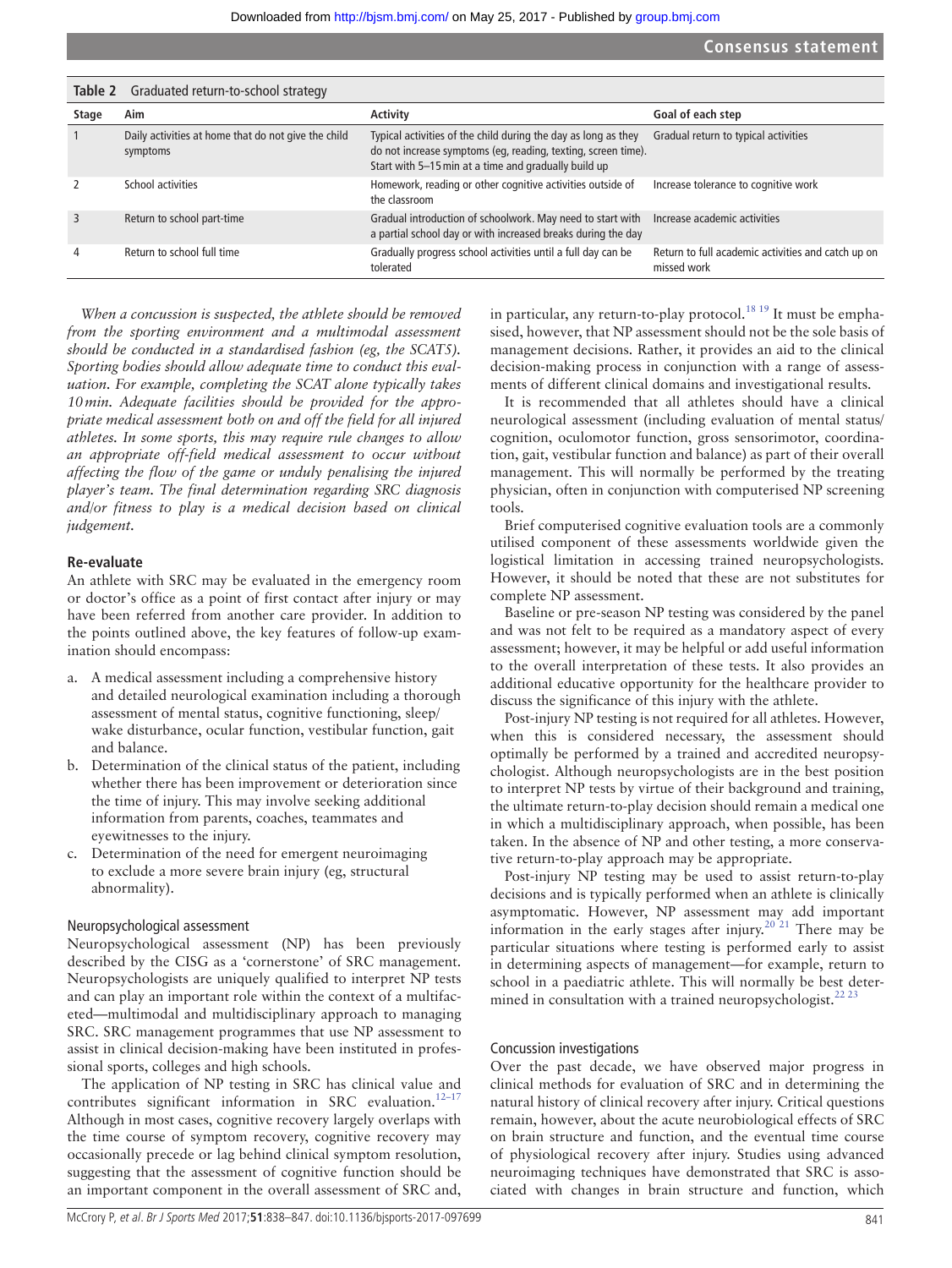correlate with post-concussive symptoms and performance in neurocognitive testing during the acute post-injury phase.

The assessment of novel and selective fluid (eg, blood, saliva and cerebrospinal fluid) biomarkers and genetic testing for TBI has rapidly expanded in parallel with imaging advances, but this currently has limited application to the clinical management of SRC. Extending from the broader TBI literature, there is also increasing interest in the role of genetics in predicting risk of (i) initial injury, (ii) prolonged recovery and long-term neurological health problems associated with SRC, and (iii) repetitive head-impact exposure in athletes.

Clinically, there is a need for diagnostic biomarkers as a more objective means to assess the presence/severity of SRC in athletes. Beyond the potential diagnostic utility, there is also keen interest in the development of prognostic biomarkers of recovery after SRC. Imaging and fluid biomarkers that reliably reflect the extent of neuronal, axonal and glial damage and/or microscopic pathology could conceivably diagnose and predict clinical recovery outcome and/or determine risk of potential cumulative impairments after SRC.

*Advanced neuroimaging, fluid biomarkers and genetic testing are important research tools, but require further validation to determine their ultimate clinical utility in evaluation of SRC.*

#### **Rest**

Most consensus and agreement statements for managing SRC recommend that athletes rest until they become symptom-free. Accordingly, prescribed rest is one of the most widely used interventions in this population. The basis for recommending physical and cognitive rest is that rest may ease discomfort during the acute recovery period by mitigating post-concussion symptoms and/or that rest may promote recovery by minimising brain energy demands following concussion.

*There is currently insufficient evidence that prescribing complete rest achieves these objectives. After a brief period of rest during the acute phase (24–48hours) after injury, patients can be encouraged to become gradually and progressively more active while staying below their cognitive and physical symptom-exacerbation thresholds (ie, activity level should not bring on or worsen their symptoms). It is reasonable for athletes to avoid vigorous exertion while they are recovering. The exact amount and duration of rest is not yet well defined in the literature and requires further study.*

#### **Rehabilitation**

This summary statement regarding the potential for concussion rehabilitation must be read in conjunction with the systematic review paper, which details the background, search strategy, citations and reasoning for this statement. As 'Rehabilitation' did not exist as a separate section in the previous Consensus Statements, this section is all in italics.

*SRCs can result in diverse symptoms and problems, and can be associated with concurrent injury to the cervical spine and peripheral vestibular system. The literature has not evaluated early interventions, as most individuals recover in 10–14 days. A variety of treatments may be required for ongoing or persistent symptoms and impairments following injury. The data support interventions including psychological, cervical and vestibular rehabilitation.*

*In addition, closely monitored active rehabilitation programmes involving controlled sub-symptom-threshold, submaximal exercise have been shown to be safe and may be of benefit in facilitating recovery. A collaborative approach to treatment,* 

*including controlled cognitive stress, pharmacological treatment, and school accommodations, may be beneficial.*

*Further research evaluating rest and active treatments should be performed using high-quality designs that account for potential confounding factors, and have matched controls and effect modifiers to best inform clinical practice and facilitate recovery after SRC.*

#### **Refer**

## Persistent symptoms

*A standard definition for persistent post-concussive symptoms is needed to ensure consistency in clinical management and research outcomes. The Berlin expert consensus is that use of the term 'persistent symptoms' following SRC should reflect failure of normal clinical recovery—that is, symptoms that persist beyond expected time frames (ie, >10–14 days in adults and >4 weeks in children).*

*'Persistent symptoms' does not reflect a single pathophysiological entity, but describes a constellation of non-specific post-traumatic symptoms that may be linked to coexisting and/ or confounding factors, which do not necessarily reflect ongoing physiological injury to the brain. A detailed multimodal clinical assessment is required to identify specific primary and secondary pathologies that may be contributing to persisting post-traumatic symptoms. At a minimum, the assessment should include a comprehensive history, focused physical examination, and special tests where indicated (eg, graded aerobic exercise test). Currently, while there is insufficient evidence for investigations, such as EEG, advanced neuroimaging techniques, genetic testing and biomarkers, to recommend a role in the clinical setting, their use in the research setting is encouraged.*

*Treatment should be individualised and target-specific medical, physical and psychosocial factors identified on assessment. There is preliminary evidence supporting the use of:*

- a. *an individualised symptom-limited aerobic exercise programme in patients with persistent post-concussive symptoms associated with autonomic instability or physical deconditioning, and*
- b. *a targeted physical therapy programme in patients with cervical spine or vestibular dysfunction, and*
- c. *a collaborative approach including cognitive behavioural therapy to deal with any persistent mood or behavioural issues.*

*Currently, there is limited evidence to support the use of pharmacotherapy. If pharmacotherapy is used, then an important consideration in return to sport is that concussed athletes should not only be free from concussion-related symptoms, but also should not be taking any pharmacological agents/medications that may mask or modify the symptoms of SRC. Where pharmacological therapy may be begun during the management of an SRC, the decision to return to play while still on such medication must be considered carefully by the treating clinician.*

*Overall, these are difficult cases that should be managed in a multidisciplinary collaborative setting, by healthcare providers with experience in SRC.*

#### **Recovery**

There is tremendous interest in identifying factors that might influence or modify outcome from SRC. Clinical recovery is defined functionally as a return to normal activities, including school, work and sport, after injury. Operationally, it encompasses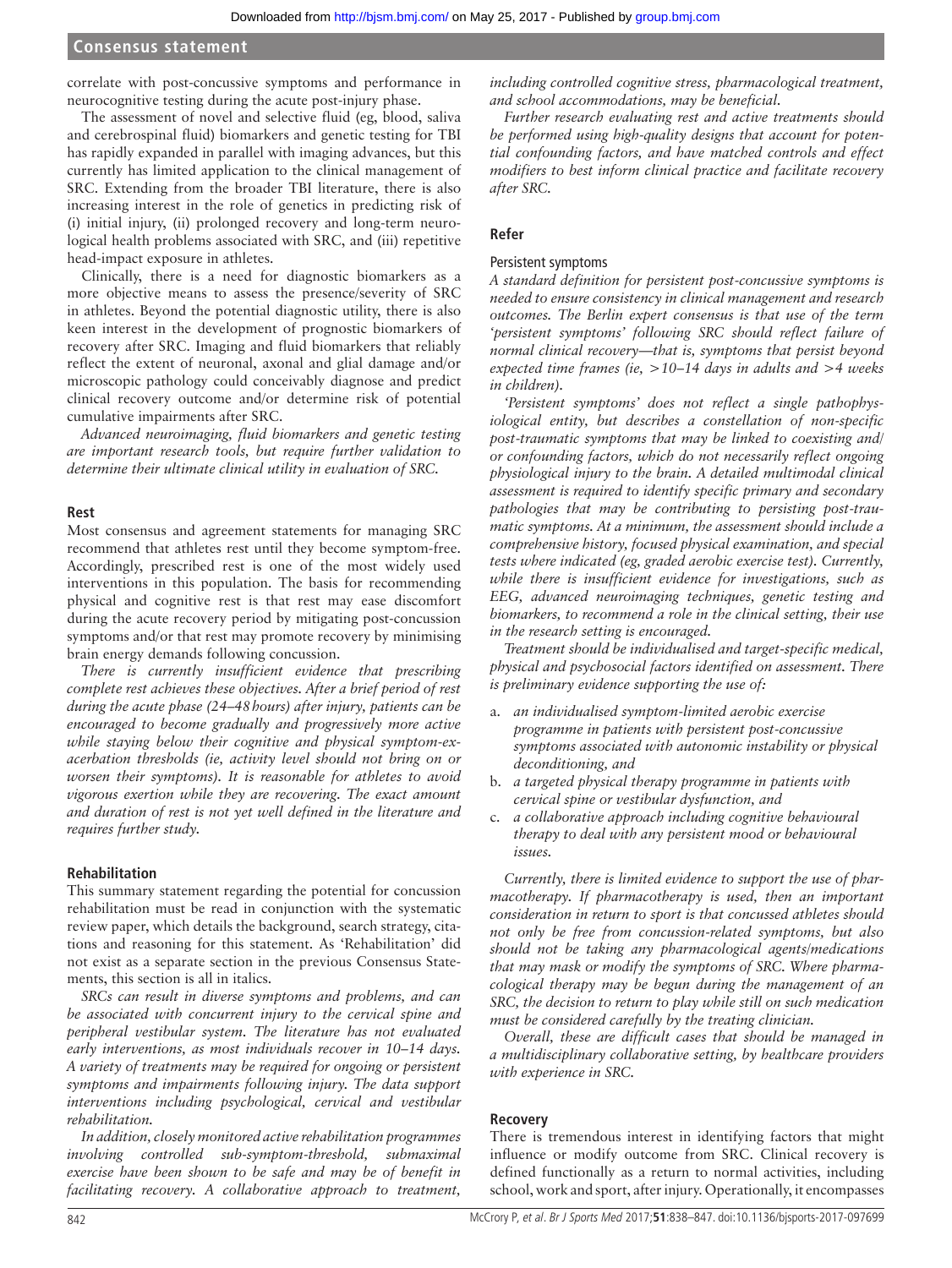a resolution of post-concussion-related symptoms and a return to clinically normal balance and cognitive functioning.

It is well established that SRCs can have large adverse effects on cognitive functioning and balance in the first 24–72hours after injury. Injured athletes report diverse physical, cognitive and emotional symptoms during the initial days after injury, and a greater number and severity of symptoms after an SRC predict a slower recovery in some studies.

For most injured athletes, cognitive deficits, balance and symptoms improve rapidly during the first 2 weeks after injury. Many past studies, particularly those published before 2005, concluded that most athletes recover from SRC and return to sport within 10 days. This is generally true, but that conclusion should be tempered by the fact that many studies reported group-level findings only, not clinical outcomes from individual athletes, and group statistical analyses can obscure subgroup results and individual differences. There is also historical evidence that some athletes returned to play while still symptomatic, well before they were clinically recovered. Moreover, during the past 10 years, there has been a steadily accumulating literature that a sizeable minority of youth, high-school and collegiate athletes take much longer than 10 days to clinically recover and return to sport.

Some authors have suggested that the longer recovery times reported in more recent studies partially reflects changes in the medical management of SRC, with adoption of the gradual return-to-play recommendations from the CISG statements. This seems likely because these return-to-play recommendations include no same-day return to play and a sequential progression through a series of steps before medical clearance for return to sport. Longer recovery times reported by some studies are also significantly influenced by ascertainment bias—that is, studies that rely, or report data, on clinical samples have a major selection bias and will report longer recovery times than those reported from truly incident cohort studies that provide a more accurate estimate of recovery time.

At present, it is reasonable to conclude that the large majority of injured athletes recover, *from a clinical perspective*, within the first month of injury. Neurobiological recovery might extend beyond clinical recovery in some athletes. Clinicians know that some student athletes report persistent symptoms for many months after injury, that there can be multiple causes for those symptoms, and that those individuals are more likely to be included in studies conducted at specialty clinics. There is a growing body of literature indicating that psychological factors play a significant role in symptom recovery and contribute to risk of persistent symptoms in some cases.

Researchers have investigated whether pre-injury individual differences, initial injury severity indicators, acute clinical effects, or subacute clinical effects or comorbidities influence outcome after SRC. Numerous studies have examined whether genetics, sex differences, younger age, neurodevelopmental factors such as attention deficit hyperactivity disorder or learning disability, personal or family history of migraine, or a personal or family history of mental health problems are predictors or effect modifiers of clinical recovery from SRC. Having a past SRC is a risk factor for having a future SRC, and having multiple past SRCs is associated with having more physical, cognitive and emotional symptoms before participation in a sporting season. Therefore, it is not surprising that researchers have studied whether having prior SRCs is associated with slower recovery from an athlete's next SRC. There have been inconsistent findings regarding whether specific *injury severity characteristics*, such as loss of consciousness, retrograde amnesia, or post-traumatic amnesia,

are associated with greater acute effects or prolonged recovery. Numerous *post-injury clinical factors*, such as the initial severity of cognitive deficits, the development of post-traumatic headaches or migraines, experiencing dizziness, difficulties with oculomotor functioning, and experiencing symptoms of depression have all been associated with worse outcomes in some studies.

*The strongest and most consistent predictor of slower recovery from SRC is the severity of a person's initial symptoms in the first day, or initial few days, after injury. Conversely, and importantly, having a low level of symptoms in the first day after injury is a favourable prognostic indicator. The development of subacute problems with migraine headaches or depression are likely risk factors for persistent symptoms lasting more than a month. Children, adolescents and young adults with a pre-injury history of mental health problems or migraine headaches appear to be at somewhat greater risk of having symptoms for more than 1 month. Those with attention deficit hyperactivity disorder or learning disabilities might require more careful planning and intervention regarding returning to school, but they do not appear to be at substantially greater risk of persistent symptoms beyond a month. Very little research to date has been carried out on children under the age of 13. There is some evidence that the teenage years, particularly the high-school years, might be the most vulnerable time period for having persistent symptoms with greater risk for girls than boys.*

#### Establishing time of recovery for SRC

*Establishing the time of recovery after an SRC is a difficult task for healthcare providers. These determinations have been limited by lack of a gold standard as well as subjective symptom scores and imperfect clinical and NP testing. In addition, patients frequently experience more persistent symptoms, including, but not limited to, chronic migraines, anxiety, post-traumatic stress disorder (PTSD), attention problems and sleep dysfunction. Clinicians must determine whether these are premorbid maladies, downstream effects of SRC, or unrelated challenges while being mindful of the potential for repeat injuries when returning patients to sport too early. Providers are often left in a quandary with limited data to make decisions. Moreover, recent literature suggests that the physiological time of recovery may outlast the time for clinical recovery. The consequence of this is as yet unknown, but one possibility is that athletes may be exposed to additional risk by returning to play while there is ongoing brain dysfunction.*

*In a research context, modalities that measure physiological change after SRC can be categorised into the following:*

- ► *functional MRI (fMRI)*
- ► *diffusion tensor imaging (DTI)*
- ► *magnetic resonance spectroscopy (MRS)*
- ► *cerebral blood flow (CBF)*
- ► *electrophysiology*
- ► *heart rate*
- ► *measure of exercise performance*
- ► *fluid biomarkers*
- ► *transcranial magnetic stimulation (TMS).*

*Owing to differences in modalities, time course, study design and outcomes, it is not possible to define a single 'physiological time window' for SRC recovery. Multiple studies suggest that physiological dysfunction may outlast current clinical measures of recovery, supporting a 'buffer zone' of gradually increasing activity before full contact risk. Future studies need to use generalisable populations, longitudinal designs following*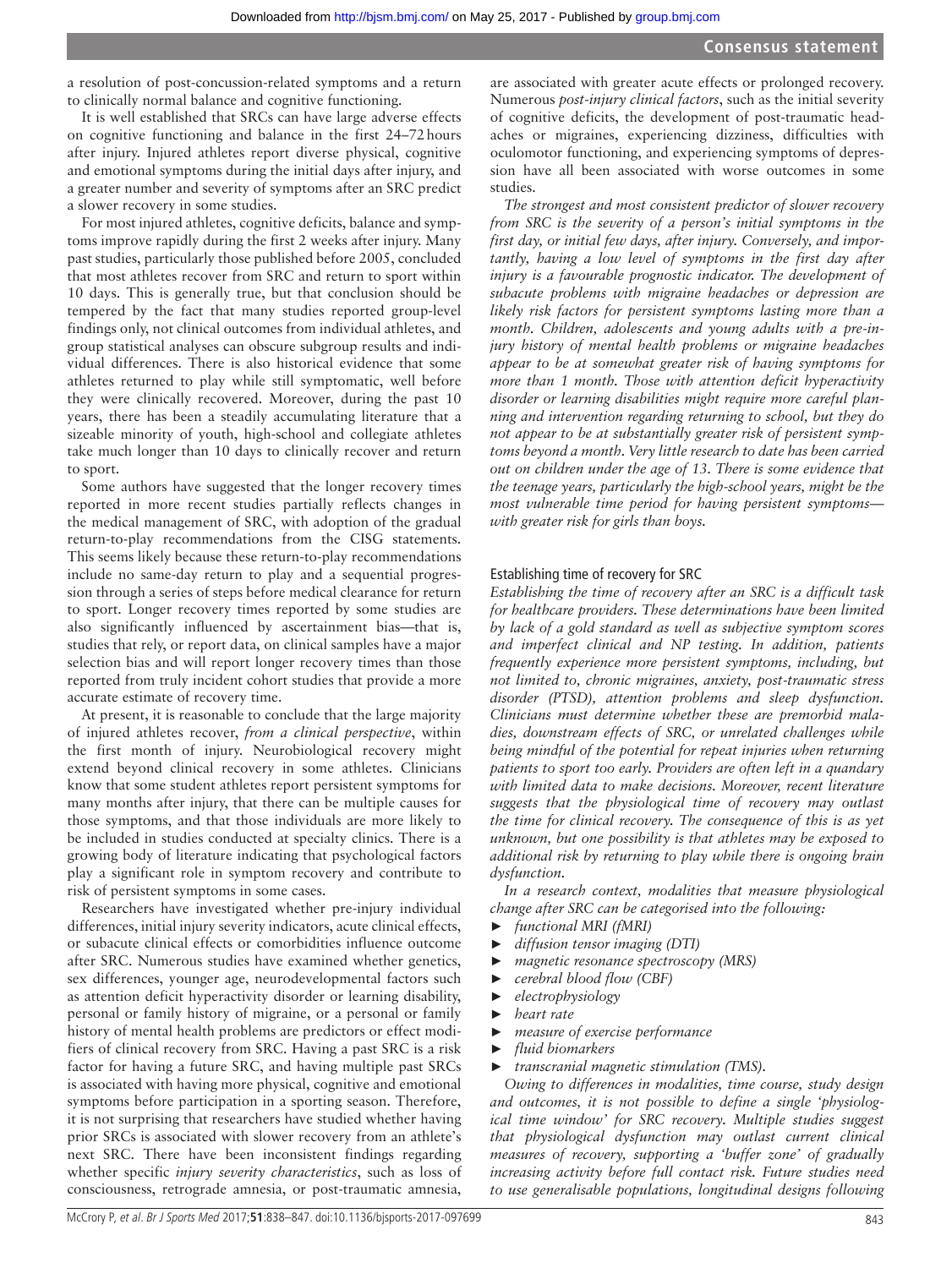*to physiological and clinical recovery, and careful correlation of neurobiological modalities with clinical measures. At this stage, these modalities, while useful as research tools, are not ready for clinical management.*

## **Return to sport**

#### Graduated return to sport

The process of recovery and then return to sport participation after an SRC follows a graduated stepwise rehabilitation strategy, an example of which is outlined in [table](#page-2-0) 1. This table has been modified from previous versions to improve clarity.

After a brief period of initial rest (24–48hours), symptom-limited activity can be begun while staying below a cognitive and physical exacerbation threshold (stage 1). Once concussion-related symptoms have resolved, the athlete should continue to proceed to the next level if he/she meets all the criteria (eg, activity, heart rate, duration of exercise, etc) without a recurrence of concussion-related symptoms. Generally, each step should take 24hours, so that athletes would take a minimum of 1 week to proceed through the full rehabilitation protocol once they are asymptomatic at rest. However, the time frame for RTS may vary with player age, history, level of sport, etc, and management must be individualised.

In athletes who experience prolonged symptoms and resultant inactivity, each step may take longer than 24hours simply because of limitations in physical conditioning and recovery strategies outlined above. This specific issue of the role of symptom-limited exercise prescription in the setting of prolonged recovery is discussed in an accompanying systematic review. $24$ If any concussion-related symptoms occur during the stepwise approach, the athlete should drop back to the previous asymptomatic level and attempt to progress again after being free of concussion-related symptoms for a further 24hour period at the lower level.

## **Reconsider**

The CISG also considered whether special populations should be managed differently and made recommendations for elite and young athletes.

## Elite and non-elite athletes

All athletes, regardless of level of participation, should be managed using the same management principles noted above.

## The child and adolescent athlete

*The management of SRC in children requires special paradigms suitable for the developing child. The paucity of studies that are specific to children, especially younger children, needs to be addressed as a priority, with the expectation that future CISG consensus meetings will have sufficient studies to review that are age-specific, of high quality, and with a low risk of bias.*

*We recommend that child and adolescent guidelines refer to individuals 18 years or less. Child-specific paradigms for SRC should apply to children aged 5–12 years, and adolescent-specific paradigms should apply to those aged 13–18 years. The literature does not adequately address the question of age groups in which children with SRC should be managed differently from adults. No studies have addressed whether SRC signs and symptoms differ from adults. The expected duration of symptoms in children with SRC is up to 4 weeks, and further research is required to identify predictors of prolonged recovery. It is recommended that age-specific validated symptom-rating scales be used in SRC assessment, and further research is required to establish the role and utility* 

*of computerised NP testing in this age group. Similar to adults, a brief period of physical and cognitive rest is advised after SRC followed by symptom-limited resumption of activity.*

*Schools are encouraged to have an SRC policy that includes education on SRC prevention and management for teachers, staff, students and parents, and should offer appropriate academic accommodation and support to students recovering from SRC. Students should have regular medical follow-up after an SRC to monitor recovery and help with return to school, and students may require temporary absence from school after injury.*

*Children and adolescents should not return to sport until they have successfully returned to school. However, early introduction of symptom-limited physical activity is appropriate.*

An example of the return-to-school progression is in [table](#page-3-0) 2.

## **Residual effects and sequelae**

This summary statement regarding the potential for longterm sequelae following recurrent head trauma must be read in conjunction with the systematic review paper, which details the background, search strategy, citations and reasoning for this statement.<sup>[25](#page-9-1)</sup>

*The literature on neurobehavioral sequelae and long-term consequences of exposure to recurrent head trauma is inconsistent. Clinicians need to be mindful of the potential for long-term problems such as cognitive impairment, depression, etc in the management of all athletes. However, there is much more to learn about the potential cause-and-effect relationships of repetitive head-impact exposure and concussions. The potential for developing chronic traumatic encephalopathy (CTE) must be a consideration, as this condition appears to represent a distinct tauopathy with an unknown incidence in athletic populations. A cause-and-effect relationship has not yet been demonstrated between CTE and SRCs or exposure to contact sports. As such, the notion that repeated concussion or subconcussive impacts cause CTE remains unknown.*

*The new US National Institutes of Neurological Disease and Stroke (NINDS) and National Institute of Biomedical Imaging and Bioengineering (NIBIB) consensus criteria provide a standardised approach for describing the neuropathology of CTE. More research on CTE is needed to better understand the incidence and prevalence, the extent to which the NP findings cause specific clinical symptoms, the extent to which the neuropathology is progressive, the clinical diagnostic criteria, and other risk or protective factors. Ideally, well-designed case–control or cohort studies can begin to answer these important questions.*

## **Risk reduction**

## Role of pre-participation SRC evaluation

Acknowledging the importance of an SRC history, and appreciating the fact that many athletes will not recognise all the SRCs they may have suffered in the past, a detailed SRC history is of value.<sup>26-29</sup> Such a history may identify athletes who fit into a high-risk category and provides an opportunity for the healthcare provider to educate the athlete as to the significance of concussive injury.

A structured SRC history should include specific questions as to previous symptoms of an SRC and length of recovery, not just the perceived number of past SRCs. Note that dependence on the recall of concussive injuries by teammates or coaches is unreliable.<sup>26</sup> The clinical history should also include information about all previous head, face or cervical spine injuries, as these may also have clinical relevance. In the setting of maxillofacial and cervical spine injuries, coexistent concussive injuries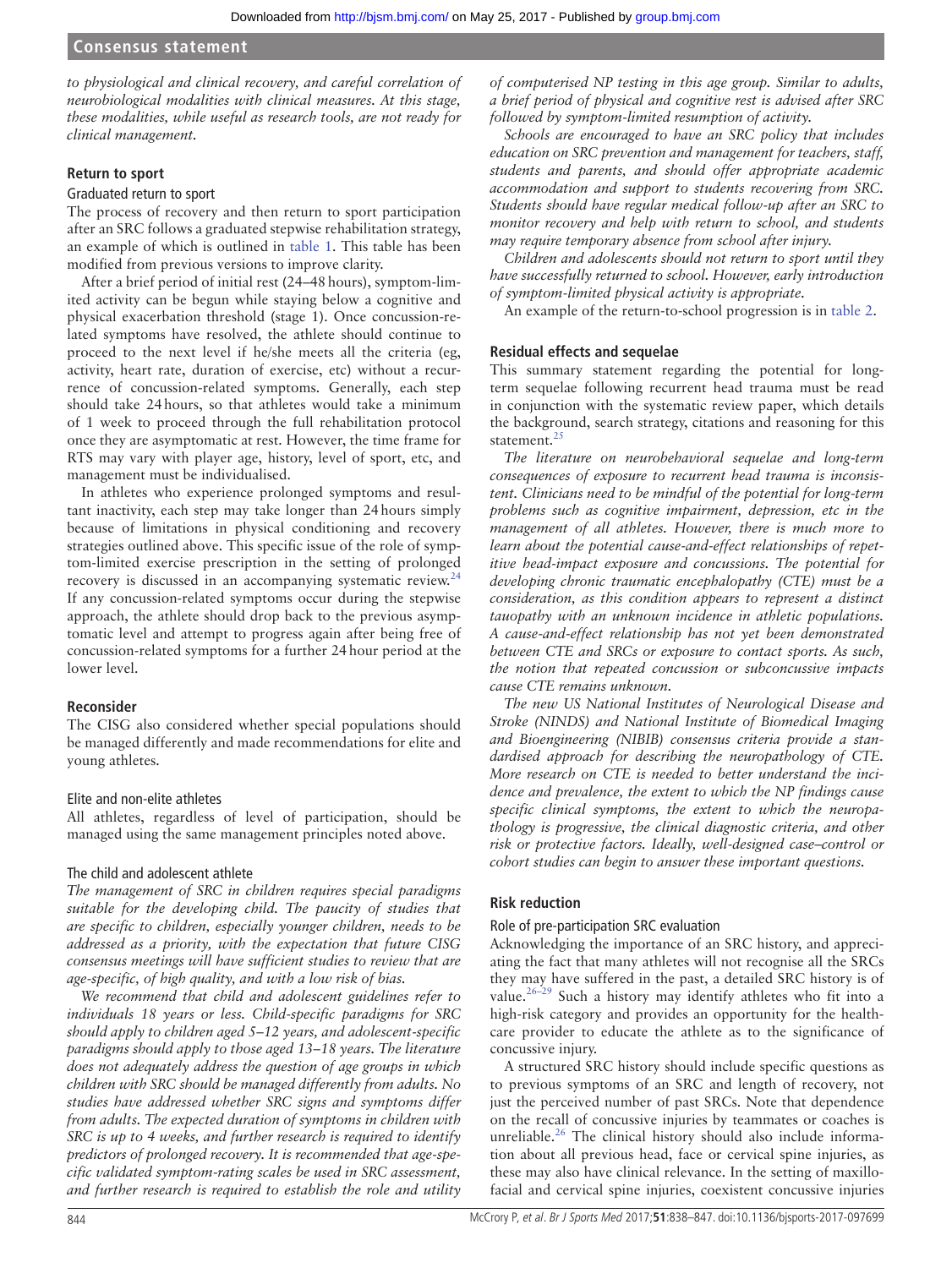may be missed unless specifically assessed. Questions pertaining to disproportionate impact versus symptom-severity matching may alert the clinician to a progressively increasing vulnerability to injury. As part of the clinical history, the health practitioner should seek details regarding protective equipment used at the time of injury for both recent and remote injuries.

There is an additional and often unrecognised benefit of the pre-participation physical examination insofar as the evaluation provides an educative opportunity with the player concerned, as well as consideration of modification of playing behaviour if required.

#### Prevention

*While it is impossible to eliminate all concussion in sport, concussion-prevention strategies can reduce the number and severity of concussions in many sports. Until the past decade, there has been a relative paucity of scientifically rigorous evaluation studies examining the effectiveness of concussion-prevention strategies in sport.*

*The evidence examining the protective effect of helmets in reducing the risk of SRC is limited in many sports because of the nature of mandatory helmet regulations. There is sufficient evidence in terms of reduction of overall head injury in skiing/ snowboarding to support strong recommendations and policy to mandate helmet use in skiing/snowboarding. The evidence for mouthguard use in preventing SRC is mixed, but meta-analysis suggests a non-significant trend towards a protective effect in collision sports, and rigorous case–control designs are required to further evaluate this finding.*

*The strongest and most consistent evidence evaluating policy is related to body checking in youth ice hockey (ie, disallowing body checking under age 13), which demonstrates a consistent protective effect in reducing the risk of SRC. This evidence has informed policy change in older age groups in non-elite levels, which requires further investigation.*

*There is minimal evidence to support individual injury-prevention strategies addressing intrinsic risk factors for SRC in sport. However, there is some promise that vision training in collegiate American football players may reduce SRC. Limiting contact in youth football practices has demonstrated some promising results in reducing the frequency of head contact, but there is no evidence to support the translation of these findings to a reduction in SRC. Evaluation of fair play rules in youth ice hockey, tackle training without helmets and shoulder pads in youth American football, and tackle technique training in professional rugby do not lead to a reduction in SRC risk. A recommendation for stricter rule enforcement of red cards for high elbows in heading duels in professional soccer is based on evidence supporting a reduced risk of head contacts and concussion with such enforcement.*

*Despite a myriad of studies examining SRC-prevention interventions across several sports, some findings remain inconclusive because of conflicting evidence, lack of rigorous study design, and inherent study biases. A clear understanding of potentially modifiable risk factors is required to design, implement and evaluate appropriate prevention interventions to reduce the risk of SRC. In addition, risk factors should be considered as potential confounders or effect modifiers in any evaluation. Biomechanical research (eg, video-analysis) to better understand injury risk behaviour and mechanisms of injury associated with rules will better inform practice and policy decisions. In addition, psychological and sociocultural factors in sport play a significant role in the uptake of any injury-prevention strategy and require consideration.*

#### Knowledge translation

The value of knowledge translation (KT) as part of SRC education is increasingly becoming recognised. Target audiences benefit from specific learning strategies. SRC tools exist, but their effectiveness and impact require further evaluation. The media is valuable in drawing attention to SRC, but efforts need to ensure that the public is aware of the right information, including uncertainties about long-term risks of adverse outcomes. Social media is becoming more prominent as an SRC education tool. Implementation of KT models is one approach organisations can use to assess knowledge gaps, identify, develop and evaluate education strategies, and use the outcomes to facilitate decision-making. Implementing KT strategies requires a defined plan. Identifying the needs, learning styles and preferred learning strategies of target audiences, coupled with evaluation, should be a piece of the overall SRC education puzzle to have an impact on enhancing knowledge and awareness.

As the ability to treat or reduce the effects of concussive injury after the event is an evolving science, education of athletes, colleagues and the general public is a mainstay of progress in this field. Athletes, referees, administrators, parents, coaches and healthcare providers must be educated regarding the detection of SRC, its clinical features, assessment techniques and principles of safe return to play. Methods to improve education, including web-based resources, educational videos and international outreach programmes, are important in delivering the message. Fair play and respect for opponents are ethical values that should be encouraged in all sports and sporting associations. Similarly, coaches, parents and managers play an important part in ensuring these values are implemented on the field of play.[30–43](#page-9-3)

In addition, the support and endorsement of sporting bodies such as the International Ice Hockey Federation, Fédération Internationale de Football Association (FIFA) and the International Olympic Committee who initiated this endeavour, as well as organisations that have subsequently supported the CISG meetings, including World Rugby, the International Equestrian Federation and the International Paralympic Committee, should be commended.

#### **Conclusion**

Since the 1970s, clinicians and scientists have begun to distinguish SRC from other causes of concussion and mTBI, such as motor vehicle crashes. While this seems like an arbitrary separation from other forms of TBI, which account for 80% of such injuries,  $44.45$  it is largely driven by sporting bodies that see the need to have clear and practical guidelines to determine recovery and safe return to play for athletes with an SRC.

In addition, sports participation provides unique opportunities to study SRC and mTBI, given the detailed SRC phenotype data that are typically available in many sports.<sup>[46](#page-9-5)</sup> Having said that, it is critical to understand that the lessons derived from non-sporting mTBI research informs the understanding of SRC (and vice versa), and this arbitrary separation of sporting versus non-sporting TBI should not be viewed as a dichotomous or exclusive view of TBI. One of the standout features of the Berlin CISG meeting was the engagement by experts from the TBI, dementia, imaging and biomarker world in the process and as coauthors of the systematic reviews, which are published in issue 10 of the *British Journal of Sports Medicine* (Volume 51, 2017).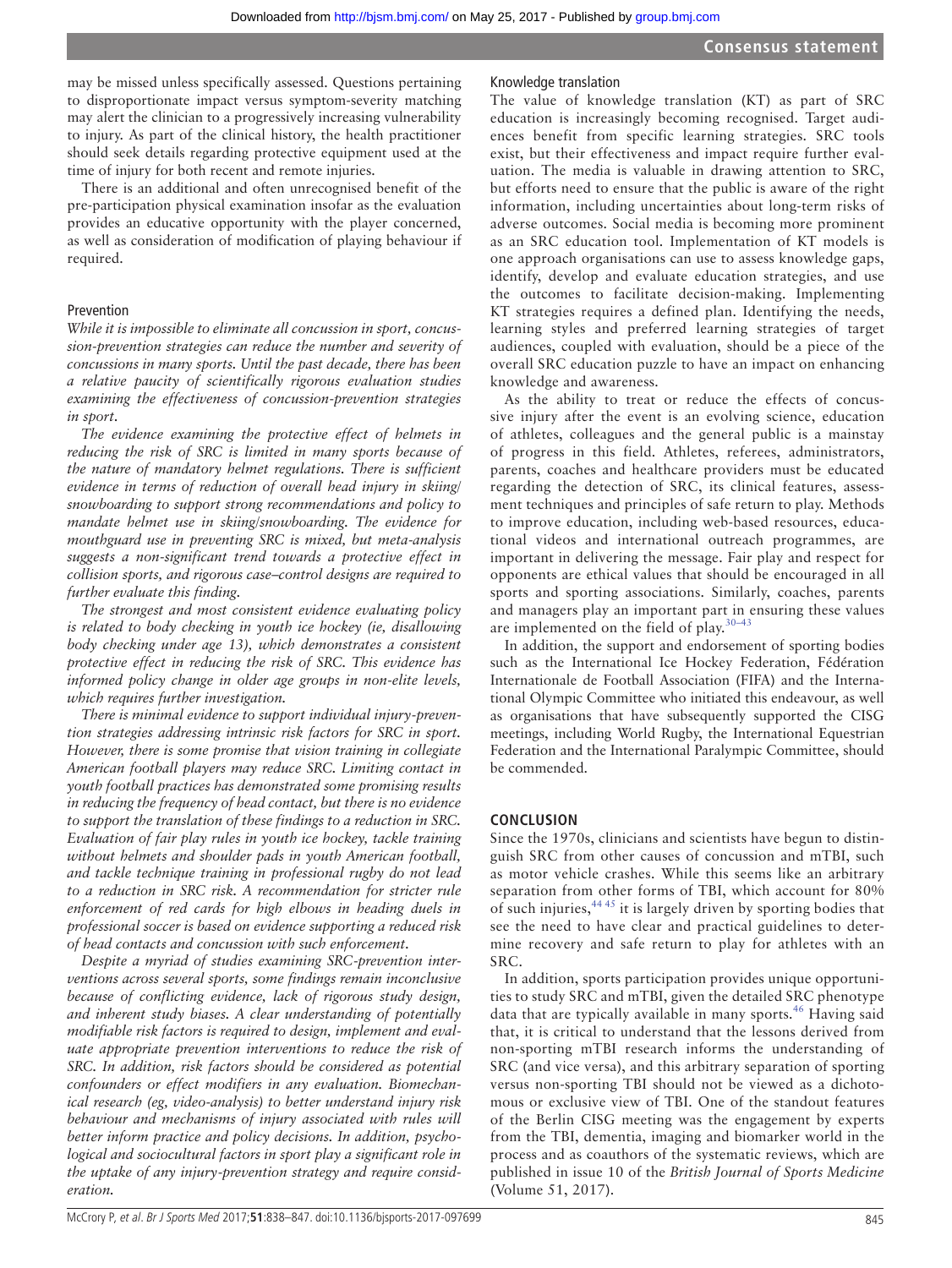This consensus document reflects the current state of knowledge and will need to be modified according to the development of new knowledge. It should be read in conjunction with the systematic reviews and methodology papers that accompany this document (*British Journal of Sports Medicine*, issues 11 and 12, 2017). This document is first and foremost intended to inform clinical practice; however, it must be remembered that, while agreement exists on the principal messages conveyed by this document, the authors acknowledge that the science of concussion is incomplete and therefore management and return-to-play decisions lie largely in the realm of clinical judgement on an individualised basis.

#### **Author affiliations**

<sup>1</sup>The Florey Institute of Neuroscience and Mental Health, Heidelberg, Victoria, Australia <sup>2</sup>Sport Injury Prevention Research Centre, Faculty of Kinesiology, University of Calgary, Calgary, Canada

<sup>3</sup> Swiss Concussion Center, Zurich, Switzerland

4 Spine Unit, Schulthess Clinic, Zurich, Switzerland

<sup>5</sup>International Ice Hockey Federation, Zurich, Switzerland

<sup>6</sup>Department of Neurosurgery, North Shore University Health System, Evanston, Illinois, USA

<sup>7</sup>Department of Kinesiology, University of Michigan, Ann Arbor, Michigan, USA <sup>8</sup>Centre for the Study of Traumatic Encephalopathy, Boston University School of Medicine, Boston, Massachusetts, USA

9 Division of Health Care and Outcomes Research, Toronto Western Research Institute, Toronto, Canada

<sup>10</sup>Department of Psychology, University of Missouri - Kansas City, State College, Pennsylvania, USA

11Psychological and Neurobehavioral Associates, Inc

 $^{12}$ Department of Pathology, University of Maryland, Baltimore, Baltimore, Maryland, USA <sup>13</sup>Florey Institute of Neuroscience and Mental Health - Austin Campus, Heidelberg, Victoria, Australia

<sup>14</sup>Murdoch Childrens Research Institute, Parkville, Victoria, Australia <sup>15</sup>Department of Neurological Surgery, University of Washington, Seattle,

Washington, USA <sup>16</sup>Department of Kinesiology, University of Calgary, Calgary, Canada

<sup>17</sup>Department of Orthosurgery, Oslo University Hospital, Oslo, Norway

<sup>18</sup>Department of Neurology, University Hospital Zurich, Zurich, Switzerland 19Schulthess Clinic, Zurich, Switzerland

<sup>20</sup>Department of Neurosurgery, UCLA Steve Tisch BrainSPORT Program, Los Angeles,

California, USA<br><sup>21</sup>Department of Pediatrics / Pediatric Neurology, Mattel Children's Hospital UCLA, Los Angeles, California, USA

22Sports Medicine Research laboratory, University of North Carolina at Chapel Hill,

Chapel Hill, North Carolina, USA<br><sup>23</sup>Departments of Rehabilitation Medicine, Orthopaedics and Sports Medicine and Neurological Surgery, University of Washington, Seattle, Washington, USA

<sup>24</sup>Physical Medicine and Rehabilitation, Harvard Medical School; & Red Sox Foundation and Massachusetts General Hospital Home Base Program, Boston, Massachusetts, USA

<sup>25</sup>Department of Neurosurgery, University of Toronto, Toronto, Ontario, Canada <sup>26</sup>Carleton University Sport Medicine Clinic, University of Ottawa, International Paralympic Committee Medical Committee, Ottawa, Canada 27The Sports Neurology Clinic, Brighton, Michigan, USA

<sup>28</sup>Department of Orthopaedics, SUNY Buffalo, Buffalo, New York, USA

<sup>29</sup>Centre for Health Exercise and Sports Medicine, The University of Melbourne, Melbourne, Australia

<sup>30</sup>Melbourne Brain Centre, Florey Institute of Neuroscience and Mental Health -

Austin Campus, Heidelberg, Victoria, Australia 31Olympic Park Sports Medicine Centre, Melbourne, Australia

<sup>32</sup>Department of Neurosurgery, University of California San Francisco, San Francisco, California, USA

<sup>33</sup>Neurosurgery, Medical College of Wisconsin, Milwaukee, Wisconsin, USA 34Sports Medicine, Children's Hospital Boston, Boston, Massachusetts, USA <sup>35</sup>Department of Emergency Medicine, Children's Hospital Boston, Boston,

Massachusetts, USA

36Tokushima Daigaku Byoin, Tokushima, Japan

37 Section of Sports Medicine, Faculty of Health Sciences, University of Pretoria, Johannesburg, South Africa

38Department of Emergency Medicine. Faculty of Health Sciences, University of the Witwatersrand, Johannesburg, South Africa

<sup>39</sup>Department of Athletic Medicine, Princeton University, Princeton, USA

40Faculty of Kinesiology, University of Calgary, Calgary, Canada

<sup>41</sup> Department of Neurological Surgery, Vanderbilt University Medical Center, Franklin,

Tennessee, USA<br><sup>42</sup>Vanderbilt Sports Concussion Center, Vanderbilt University Medical Center, Franklin, Tennessee, USA

43Division of Neurosurgery, Toronto Western Hospital and University of Toronto, Toronto, Canada

44Canadian Sports Concussion Project, Toronto, Canada

45International Concussion and Head Injury Research Foundation (ICHIRF), London, UK <sup>46</sup>Department of Neurology, Slingeland Ziekenhuis, Doetinchem, The Netherlands

**Competing interests** For full author disclosures and competing interests see the online supplementary folder ICMJE forms on the BJSM website (http://dx.doi.org/ 10.1136/bjsports-2017-097699).

**Provenance and peer review** Not commissioned; internally peer reviewed.

© Article author(s) (or their employer(s) unless otherwise stated in the text of the article) 2017. All rights reserved. No commercial use is permitted unless otherwise expressly granted.

#### **References**

- <span id="page-8-0"></span>1 Aubry M, Cantu R, Dvořák J, et al; Concussion in Sport (CIS) Group. Summary and agreement statement of the 1st international symposium on concussion in sport, Vienna 2001. [Clin J Sport Med](http://dx.doi.org/10.1097/00042752-200201000-00005) 2002;12:6–11.
- 2 McCrory P Johnston K, Meeuwisse W, et al. Summary and agreement statement of the 2nd international conference on concussion in sport, Prague 2004. Br J Sports [Med](http://dx.doi.org/10.1136/bjsm.2005.018614) 2005;39:i78–i86.
- 3 McCrory P, Meeuwisse W, Johnston K, et al. Consensus statement on concussion in sport - the third international conference on concussion in sport held in Zurich, November 2008. [Phys Sportsmed](http://dx.doi.org/10.3810/psm.2009.06.1721) 2009;37:141–59.
- 4 McCrory P, Meeuwisse WH, Aubry M, et al. Consensus statement on concussion in sport: the 4th international conference on concussion in sport held in Zurich, november 2012. [Br J Sports Med](http://dx.doi.org/10.1136/bjsports-2013-092313) 2013;47:250–8.
- <span id="page-8-1"></span>5 Meeuwisse W, Schneider K, Dvořák J, et al. The berlin 2016 process: a summary of methodology for the 5th international consensus conference on concussion in sport. Br J Med 2017. (accepted and in press 22/1/2017).
- <span id="page-8-2"></span>6 Maddocks D, Dicker G. An objective measure of recovery from concussion in Australian rules footballers. Sport Health 1989;7:6-7.
- <span id="page-8-4"></span>7 Maddocks DL, Dicker GD, Saling MM. The assessment of orientation following concussion in athletes. [Clin J Sport Med](http://dx.doi.org/10.1097/00042752-199501000-00006) 1995;5:32-5.
- <span id="page-8-3"></span>8 McCrea M. Standardized mental status assessment of sports concussion. Clin J Sport [Med](http://dx.doi.org/10.1097/00042752-200107000-00008) 2001;11:176–81.
- 9 McCrea M, Kelly JP, Randolph C, et al. Standardized assessment of concussion (SAC): on-site mental status evaluation of the athlete. *[J Head Trauma Rehabil](http://dx.doi.org/10.1097/00001199-199804000-00005)* 1998;13:27–35.
- 10 McCrea M, Randolph C, Kelly J. The Standardized Assessment of Concussion (SAC): Manual for Administration, Scoring and Interpretation. 2nd ed. Waukesha: WI, 2000.
- 11 McCrea M, Kelly JP, Kluge J, et al. Standardized assessment of concussion in football players. [Neurology](http://dx.doi.org/10.1212/WNL.48.3.586) 1997;48:586–8.
- <span id="page-8-5"></span>12 Collie A, Darby D, Maruff P. Computerised cognitive assessment of athletes with sports related head injury. [Br J Sports Med](http://dx.doi.org/10.1136/bjsm.35.5.297) 2001;35:297-302.
- 13 Collie A, Maruff P. Computerised neuropsychological testing. [Br J Sports Med](http://dx.doi.org/10.1136/bjsm.37.1.2) 2003;37:2–3.
- 14 Collie A, Maruff P, McStephen M, et al. Psychometric issues associated with computerised neuropsychological assessment of concussed athletes. [Br J Sports Med](http://dx.doi.org/10.1136/bjsm.37.6.556) 2003;37:556–9.
- 15 Collins MW, Grindel SH, Lovell MR, et al. Relationship between concussion and neuropsychological performance in college football players. [Jama](http://dx.doi.org/10.1001/jama.282.10.964) 1999;282:964–70.
- 16 Lovell MR. The relevance of neuropsychologic testing for sports-related head injuries. [Curr Sports Med Rep](http://dx.doi.org/10.1249/00149619-200202000-00003) 2002;1:7–11.
- 17 Lovell MR, Collins MW. Neuropsychological assessment of the college football player. [J Head Trauma Rehabil](http://dx.doi.org/10.1097/00001199-199804000-00004) 1998;13:9–26.
- <span id="page-8-6"></span>18 Bleiberg J, Cernich AN, Cameron K, et al. Duration of cognitive impairment after sports concussion. [Neurosurgery](http://dx.doi.org/10.1227/01.NEU.0000118820.33396.6A) 2004;54:1073–78–78–80.
- 19 Bleiberg J, Warden D. Duration of cognitive impairment after sports concussion. Neurosurgery 2005;56:E1166.
- <span id="page-8-7"></span>20 Broglio SP, Macciocchi SN, Ferrara MS. Neurocognitive performance of concussed athletes when symptom free. J Athl Train 2007;42:504–8.
- Broglio SP, Macciocchi SN, Ferrara MS. Sensitivity of the concussion assessment battery. [Neurosurgery](http://dx.doi.org/10.1227/01.NEU.0000255479.90999.C0) 2007;60:1050–7–7–8.
- <span id="page-8-8"></span>22 Gioia G, Janusz J, Gilstein K, et al. Neueopsychological management of consussion in children and adolescents: effects of age and gender on ImPact. abstract). Br J Sp Med 2004;38:657.
- 23 McCrory P, Collie A, Anderson V, et al. Can we manage sport related concussion in children the same as in adults? [Br J Sports Med](http://dx.doi.org/10.1136/bjsm.2004.014811) 2004;38:516-9.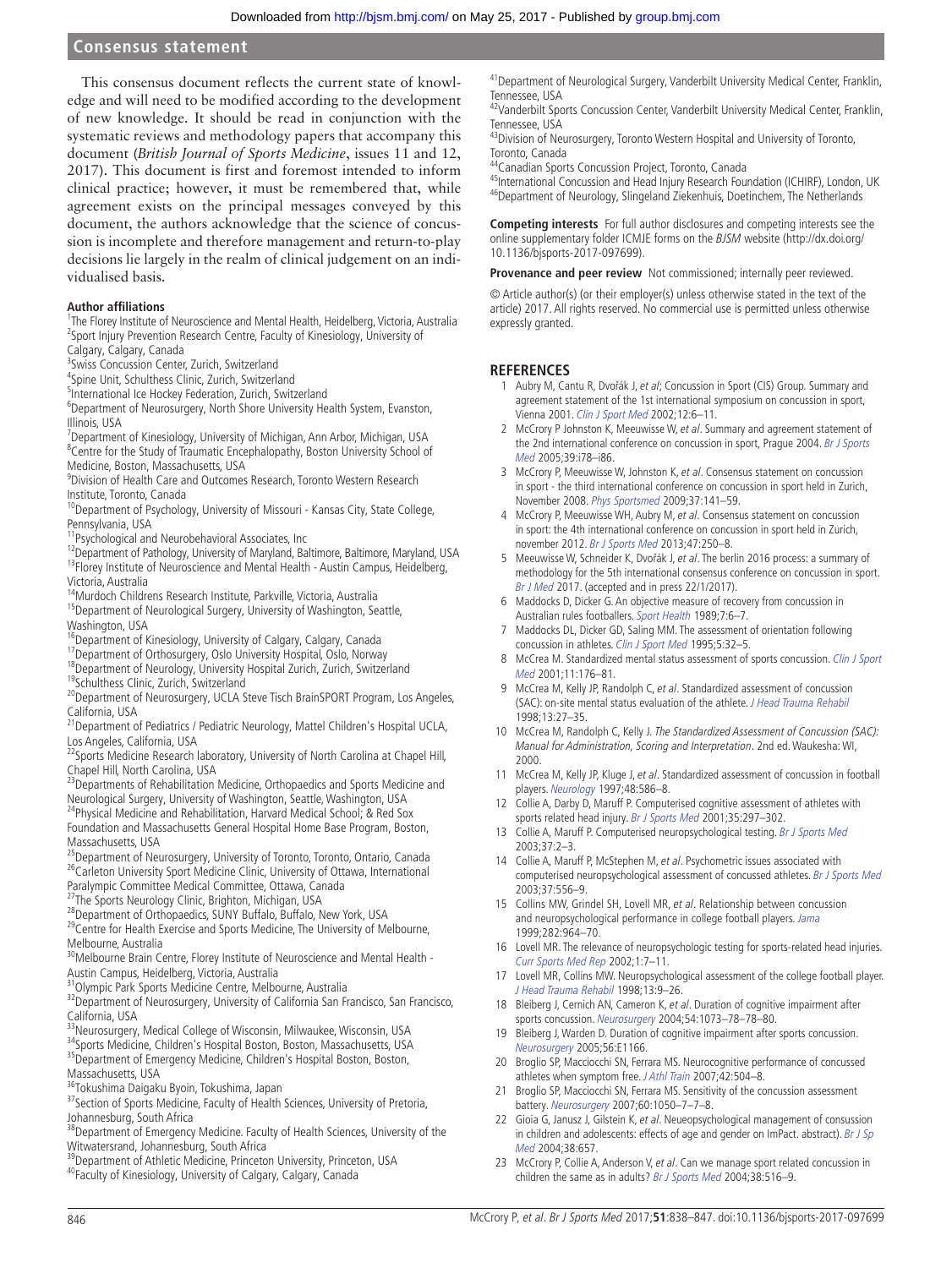- <span id="page-9-0"></span>24 Makdissi M, Schneider K, Feddermann-Demont N, et al. Approach to investigation and treatment of persistent symptoms following sport-related concussion: a systematic review. Br J Sports Med. In Press. 2017.
- <span id="page-9-1"></span>25 Manley G, Cantu R, Iverson G RC, et al. Long term neurodegenerative disease following concussion and mild TBI. Br J Sports Med. In Press. 2017.
- <span id="page-9-2"></span>26 McCrory P. Preparticipation assessment for head injury. [Clin J Sport Med](http://dx.doi.org/10.1097/00042752-200405000-00006) 2004;14:139–44.
- 27 Johnston KM, Lassonde M, Ptito A. A contemporary neurosurgical approach to sport-related head injury: the McGill concussion protocol. [J Am Coll Surg](http://dx.doi.org/10.1016/S1072-7515(01)00797-9) 2001;192:515–24.
- 28 Delaney J, Lacroix V, Leclerc S, et al. Canadian football league season.. Clin J Sport Med 1997;2000:9–14.
- 29 Delaney JS, Lacroix VJ, Leclerc S, et al. Concussions among university football and soccer players. [Clin J Sport Med](http://dx.doi.org/10.1097/00042752-200211000-00003) 2002;12:331-8.
- <span id="page-9-3"></span>30 Johnston KM, Bloom GA, Ramsay J, et al. Current concepts in concussion rehabilitation. [Curr Sports Med Rep](http://dx.doi.org/10.1249/00149619-200412000-00006) 2004;3:316–23.
- 31 Denke NJ. Brain injury in sports. [J Emerg Nurs](http://dx.doi.org/10.1016/j.jen.2008.04.013) 2008;34:363–4.
- 32 Gianotti S, Hume PA. Concussion sideline management intervention for rugby union leads to reduced concussion claims. NeuroRehabilitation 2007;22:181–9.
- 33 Guilmette TJ, Malia LA, McQuiggan MD. Concussion understanding and management among new England high school football coaches. [Brain Inj](http://dx.doi.org/10.1080/02699050701633080) 2007;21:1039–47.
- 34 Hootman JM, Dick R, Agel J. Epidemiology of collegiate injuries for 15 sports: summary and recommendations for injury prevention initiatives. J Athl Train 2007;42:311–9.
- 35 Valovich McLeod TC, Schwartz C, Bay RC. Sport-related concussion misunderstandings among youth coaches. [Clin J Sport Med](http://dx.doi.org/10.1097/JSM.0b013e31803212ae) 2007;17:140–2.
- 36 Sye G, Sullivan SJ, McCrory P. High school rugby players' understanding of concussion and return to play guidelines. [Br J Sports Med](http://dx.doi.org/10.1136/bjsm.2005.020511) 2006;40:1003-5.
- 37 Theye F, Mueller KA. "Heads up": concussions in high school sports. [Clin Med Res](http://dx.doi.org/10.3121/cmr.2.3.165) 2004;2:165–71.
- 38 Kashluba S, Paniak C, Blake T, et al. A longitudinal, controlled study of patient complaints following treated mild traumatic brain injury. [Arch Clin Neuropsychol](http://dx.doi.org/10.1016/j.acn.2003.09.005) 2004;19:805–16.
- 39 Gabbe B, Finch CF, Wajswelner H, et al. Does community-level Australian football support injury prevention research? [J Sci Med Sport](http://dx.doi.org/10.1016/S1440-2440(03)80259-1) 2003;6:231-6.
- Kaut KP, DePompei R, Kerr J, et al. Reports of head injury and symptom knowledge among college athletes: implications for assessment and educational intervention. [Clin J Sport Med](http://dx.doi.org/10.1097/00042752-200307000-00004) 2003;13:213–21.
- 41 Davidhizar R, Cramer C. "The best thing about the hospitalization was that the nurses kept me well informed" Issues and strategies of client education. [Accid](http://dx.doi.org/10.1054/aaen.2002.0365)  [Emerg Nurs](http://dx.doi.org/10.1054/aaen.2002.0365) 2002;10:149–54.
- 42 McCrory P. What advice should we give to athletes postconcussion? [Br J Sports Med](http://dx.doi.org/10.1136/bjsm.36.5.316) 2002;36:316–8.
- 43 Bazarian JJ, Veenema T, Brayer AF, et al. Knowledge of concussion guidelines among practitioners caring for children. [Clin Pediatr](http://dx.doi.org/10.1177/000992280104000405) 2001;40:207–12.
- <span id="page-9-4"></span>44 Langlois JA, Rutland-Brown W, Wald MM. The epidemiology and impact of traumatic brain injury: a brief overview. J Head Trauma Rehabil 2006;21:375-8.
- 45 Langlois JA, Sattin RW. Traumatic brain injury in the United States: research and programs of the centers for disease control and prevention (CDC). J Head Trauma Rehabil 2005;20:187–8.
- <span id="page-9-5"></span>46 Kelly JP, Rosenberg JH. The development of guidelines for the management of concussion in sports. [J Head Trauma Rehabil](http://dx.doi.org/10.1097/00001199-199804000-00008) 1998;13:53–65.

## **Appendix 1**

**Scientific Committee** Willem Meeuwisse Jiří Dvořák Ruben Echemendia Lars Engehretsen Nina Feddermann-Demont Paul McCrory Michael Makdissi Michael McCrea Jon Patricios Kathrvn Schneider **Allen Sills** 

#### **Expert Panel**

Mark Aubry **Julian Bailes** Steven P. Broglio Robert C. Cantu David Cassidy Rudolph Castellani Gavin A. Davis **Richard Ellenbogen** Carolyn Emery Christopher Giza Kevin Guskiewicz Stanley A. Herring Grant L. Iverson Karen Johnston Jamie Kissick Jeffrey Kutcher John Leddy David Maddocks Geoffrey T. Manley William Meehan Shinji Nagahiro Margot Putukian

Martin Raftery Charles Tator Michael Turner Pieter Vos

Participated as coauthor but did not attend meeting due to illness Frin Bigler

#### **Observers**

Vicki Anderson Donna Broshek **Tracey Covassin** Chantel Debert Gordon Fuller Gerry Gioja Peter Harcourt **Sidney Hines** Barry Jordan Simon Kemp Michael Loosemore **Thomas McCallister** Andrew Macintosh Jennie Ponsford Alain Ptito Laura Purcell **Tad Seifert** Gary Solomon John Sullivan Tamara Valovich-McLeod **Keith Yates**